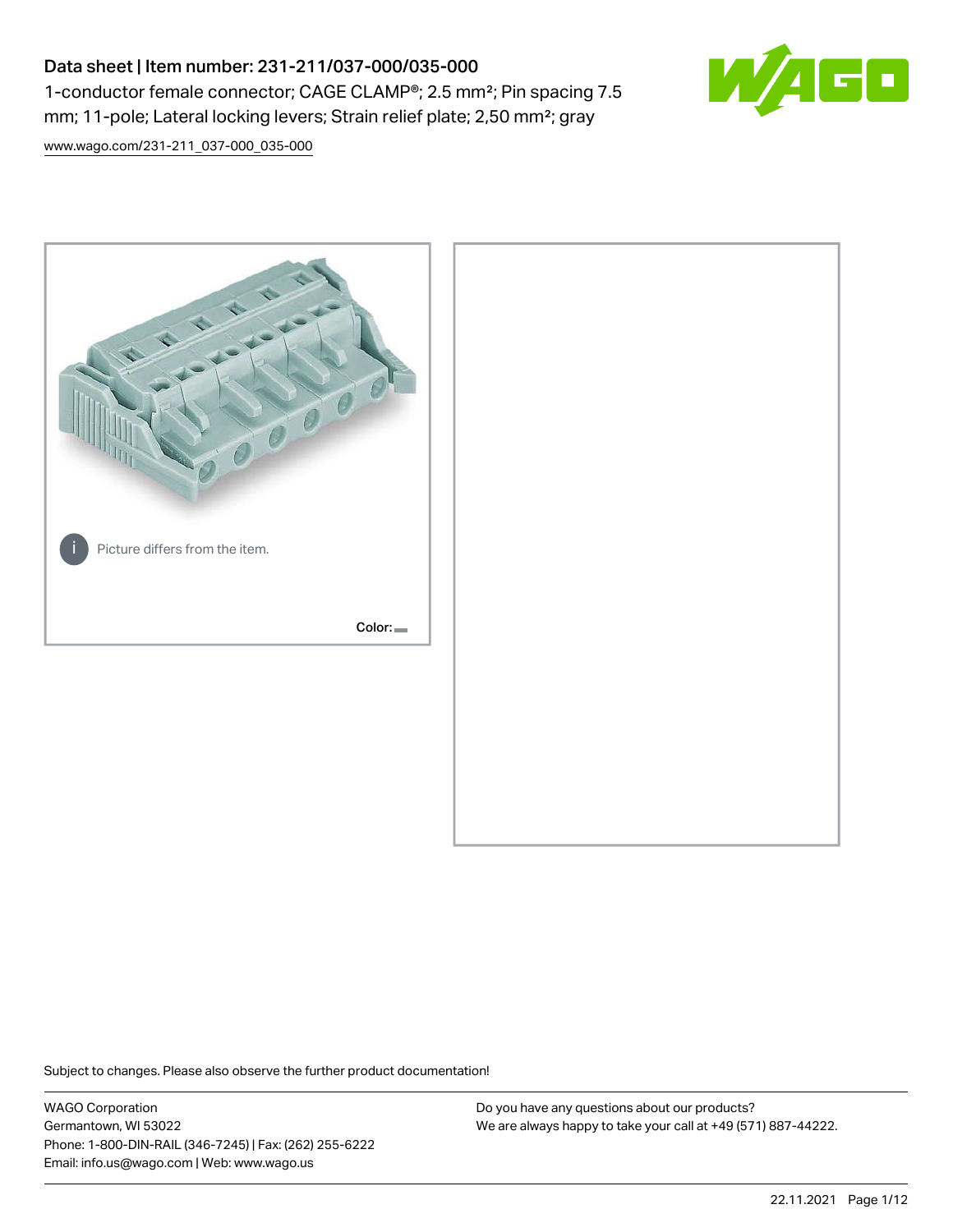



### Item description

- $\blacksquare$ Universal connection for all conductor types
- $\blacksquare$ Easy cable pre-assembly and on-unit wiring via vertical and horizontal CAGE CLAMP<sup>®</sup> actuation
- $\blacksquare$ Integrated test ports
- $\blacksquare$ With coding fingers

#### Data Notes

| Safety information 1 | The <i>MCS – MULTI CONNECTION SYSTEM</i> includes connectors<br>without breaking capacity in accordance with DIN EN 61984. When<br>used as intended, these connectors must not be connected<br>/disconnected when live or under load. The circuit design should<br>ensure header pins, which can be touched, are not live when<br>unmated. |
|----------------------|--------------------------------------------------------------------------------------------------------------------------------------------------------------------------------------------------------------------------------------------------------------------------------------------------------------------------------------------|
| Variants:            | Gold-plated or partially gold-plated contact surfaces<br>Other versions (or variants) can be requested from WAGO Sales or<br>configured at https://configurator.wago.com/                                                                                                                                                                  |

## Electrical data

.<br>Subject to changes. Please also observe the further product documentation!

| <b>WAGO Corporation</b>                                | Do you have any questions about our products?                 |
|--------------------------------------------------------|---------------------------------------------------------------|
| Germantown, WI 53022                                   | We are always happy to take your call at +49 (571) 887-44222. |
| Phone: 1-800-DIN-RAIL (346-7245)   Fax: (262) 255-6222 |                                                               |
| Email: info.us@wago.com   Web: www.wago.us             |                                                               |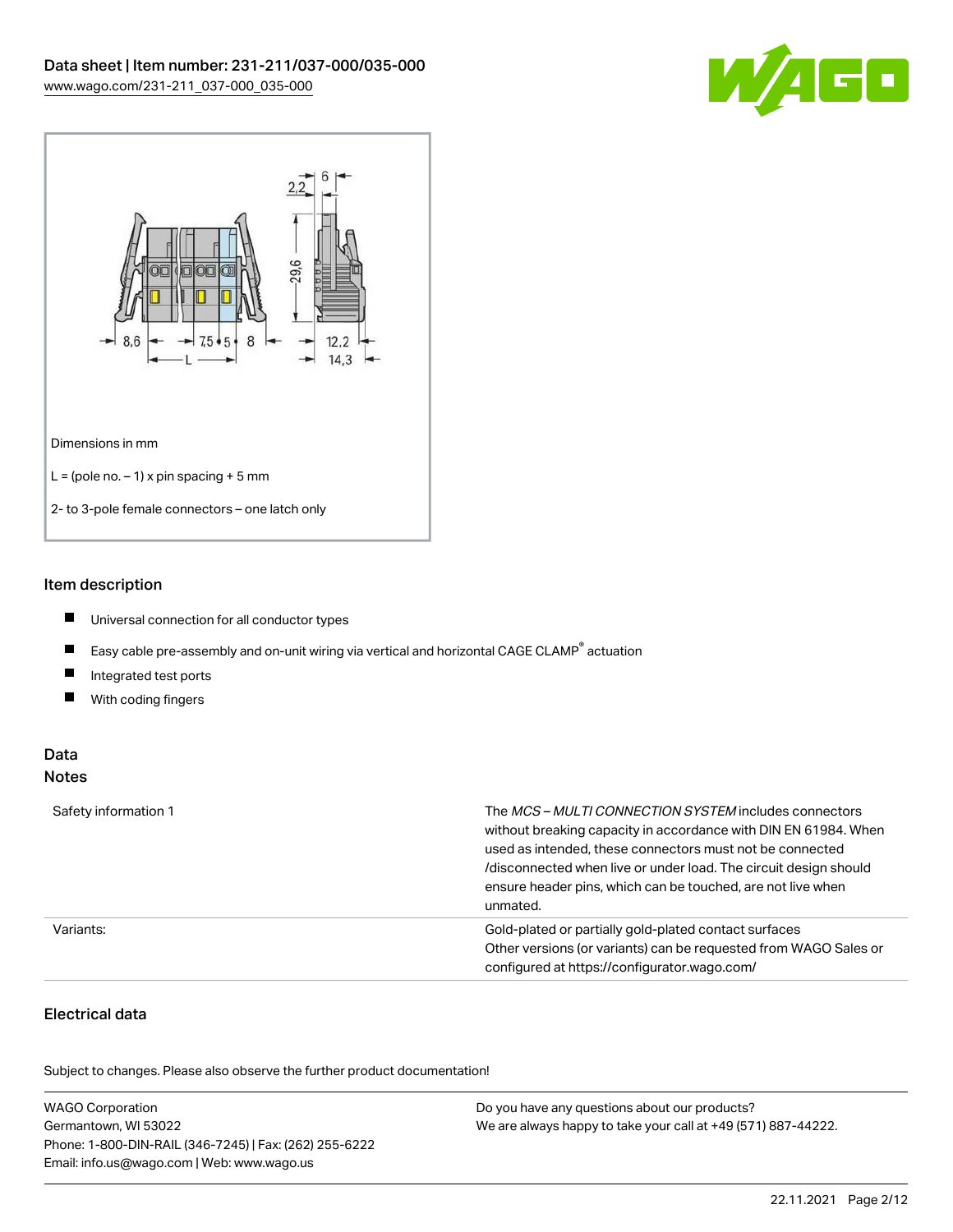

## IEC Approvals

| Ratings per                 | IEC/EN 60664-1                                            |
|-----------------------------|-----------------------------------------------------------|
| Rated voltage (III / 3)     | 500 V                                                     |
| Rated surge voltage (III/3) | 6 <sub>kV</sub>                                           |
| Rated voltage (III/2)       | 630 V                                                     |
| Rated surge voltage (III/2) | 6 <sub>kV</sub>                                           |
| Nominal voltage (II/2)      | 1000 V                                                    |
| Rated surge voltage (II/2)  | 6 <sub>kV</sub>                                           |
| Rated current               | 16A                                                       |
| Legend (ratings)            | (III / 2) ≙ Overvoltage category III / Pollution degree 2 |

#### UL Approvals

| Approvals per                  | UL 1059 |
|--------------------------------|---------|
| Rated voltage UL (Use Group B) | 300 V   |
| Rated current UL (Use Group B) | 15 A    |
| Rated voltage UL (Use Group D) | 300 V   |
| Rated current UL (Use Group D) | 10 A    |

# Ratings per UL

| Rated voltage UL 1977 | 600 V |
|-----------------------|-------|
| Rated current UL 1977 |       |

#### CSA Approvals

| Approvals per                   | CSA   |
|---------------------------------|-------|
| Rated voltage CSA (Use Group B) | 300 V |
| Rated current CSA (Use Group B) | 15 A  |
| Rated voltage CSA (Use Group D) | 300 V |
| Rated current CSA (Use Group D) | 10 A  |

#### Connection data

| Total number of potentials |  |
|----------------------------|--|
| Number of connection types |  |
| Number of levels           |  |

#### Connection 1

#### Connection technology

Subject to changes. Please also observe the further product documentation!

| <b>WAGO Corporation</b>                                | Do you have any questions about our products?                 |
|--------------------------------------------------------|---------------------------------------------------------------|
| Germantown, WI 53022                                   | We are always happy to take your call at +49 (571) 887-44222. |
| Phone: 1-800-DIN-RAIL (346-7245)   Fax: (262) 255-6222 |                                                               |
| Email: info.us@wago.com   Web: www.wago.us             |                                                               |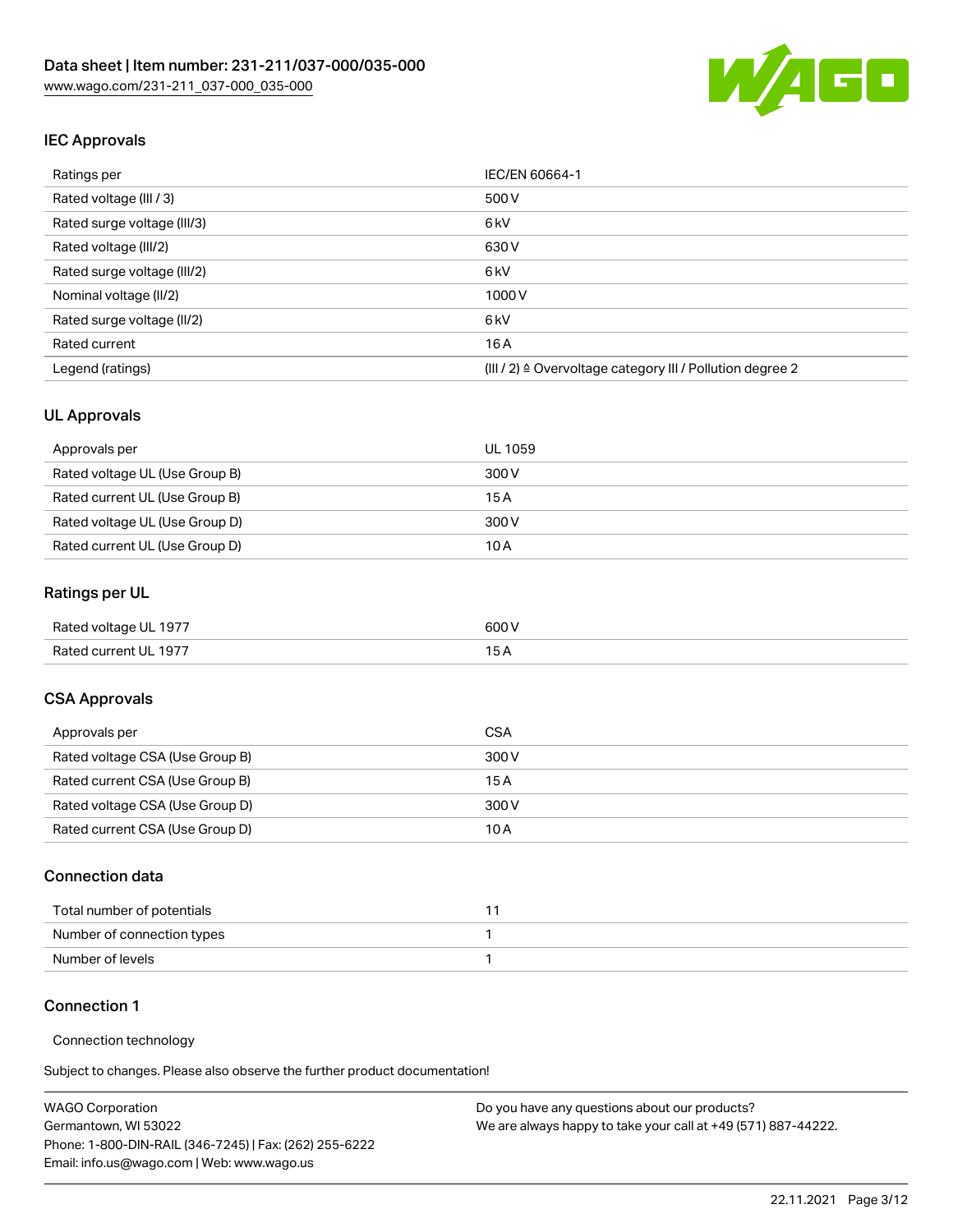

| CAGE CLAMP <sup>®</sup>                |
|----------------------------------------|
| Operating tool                         |
| $0.082.5$ mm <sup>2</sup> / 28  12 AWG |
| $0.082.5$ mm <sup>2</sup> / 28  12 AWG |
| $0.251.5$ mm <sup>2</sup>              |
| $0.252.5$ mm <sup>2</sup>              |
| $89$ mm / 0.31  0.35 inch              |
| 11                                     |
| 0°                                     |
|                                        |

### Physical data

| Pin spacing | 7.5 mm / 0.295 inch  |
|-------------|----------------------|
| Width       | 96.6 mm / 3.803 inch |
| Height      | 14.3 mm / 0.563 inch |
| Depth       | 64.6 mm / 2.543 inch |

#### Plug-in connection

| Contact type (pluggable connector) | Female connector/socket |
|------------------------------------|-------------------------|
| Connector (connection type)        | for conductor           |
| Mismating protection               | No                      |
| Locking of plug-in connection      | locking lever           |

#### Material data

| Color                       | gray                              |
|-----------------------------|-----------------------------------|
| Material group              |                                   |
| Insulation material         | Polyamide (PA66)                  |
| Flammability class per UL94 | V0                                |
| Clamping spring material    | Chrome nickel spring steel (CrNi) |
| Contact material            | Copper alloy                      |
| Contact plating             | tin-plated                        |
| Fire load                   | 0.497 MJ                          |
| Weight                      | 26.6g                             |
|                             |                                   |

#### Environmental requirements

Limit temperature range  $-60...+85$  °C

Subject to changes. Please also observe the further product documentation!

| <b>WAGO Corporation</b>                                | Do you have any questions about our products?                 |
|--------------------------------------------------------|---------------------------------------------------------------|
| Germantown, WI 53022                                   | We are always happy to take your call at +49 (571) 887-44222. |
| Phone: 1-800-DIN-RAIL (346-7245)   Fax: (262) 255-6222 |                                                               |
| Email: info.us@wago.com   Web: www.wago.us             |                                                               |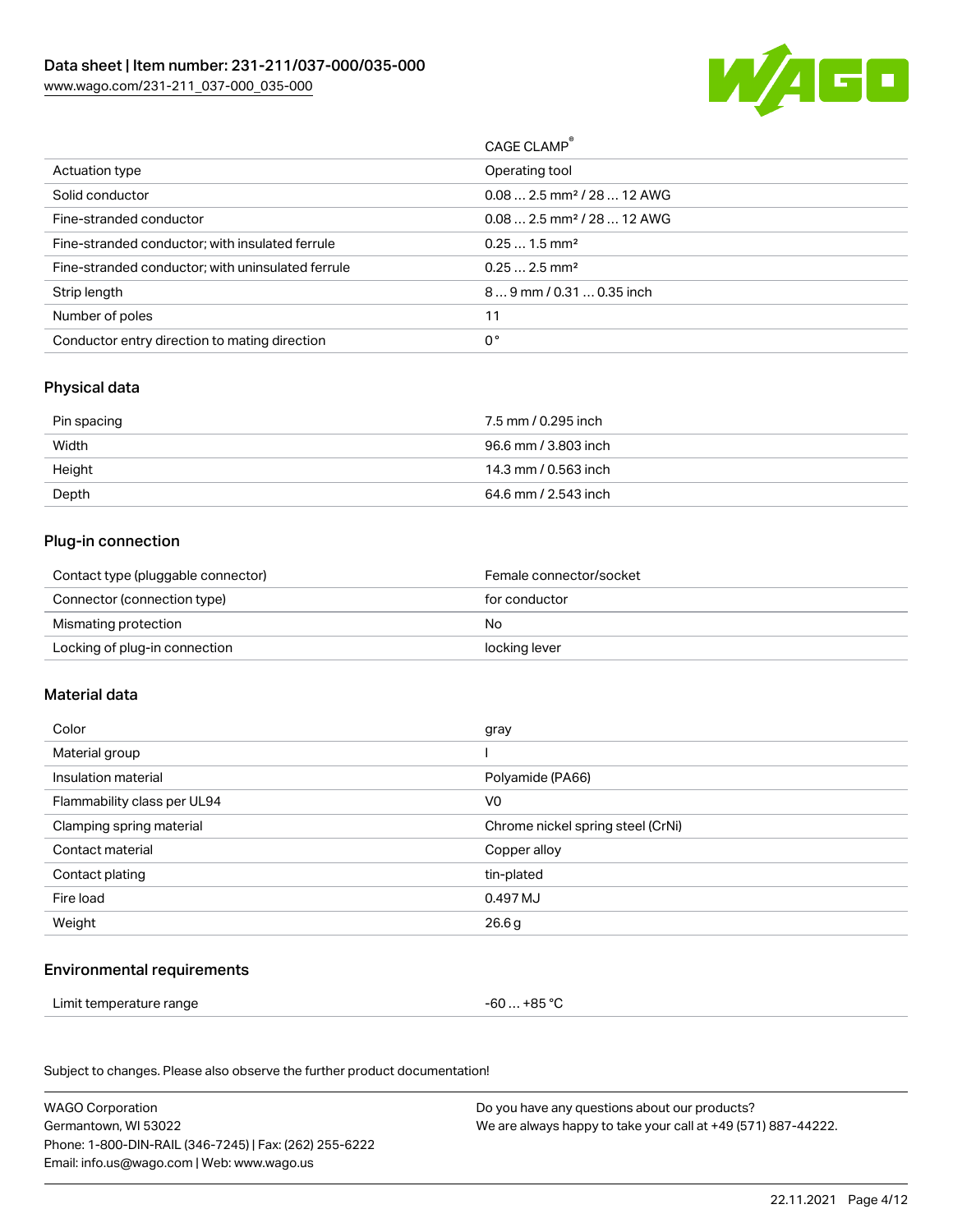

## Commercial data

| Product Group         | 3 (Multi Conn. System) |
|-----------------------|------------------------|
| PU (SPU)              | 10 Stück               |
| Packaging type        | box                    |
| Country of origin     | DE                     |
| <b>GTIN</b>           | 4045454156473          |
| Customs tariff number | 85366990990            |

### Approvals / Certificates

#### Country specific Approvals

|      |                                        |                                 | Certificate |
|------|----------------------------------------|---------------------------------|-------------|
| Logo | Approval                               | <b>Additional Approval Text</b> | name        |
| Æ    | <b>CSA</b><br>DEKRA Certification B.V. | C <sub>22.2</sub>               | 1466354     |

#### Ship Approvals

| Logo                   | Approval                           | <b>Additional Approval Text</b> | Certificate<br>name                |
|------------------------|------------------------------------|---------------------------------|------------------------------------|
| <b>Marrie</b><br>$-70$ | ABS<br>American Bureau of Shipping | $\overline{\phantom{a}}$        | $19 -$<br>HG1869876-<br><b>PDA</b> |

#### UL-Approvals

|      |                                |                                 | Certificate |
|------|--------------------------------|---------------------------------|-------------|
| Logo | Approval                       | <b>Additional Approval Text</b> | name        |
|      | UR                             | <b>UL 1977</b>                  | E45171      |
| Б    | Underwriters Laboratories Inc. |                                 |             |

## **Counterpart**



#### Item no.731-611

1-conductor male connector; CAGE CLAMP®; 2.5 mm²; Pin spacing 7.5 mm; 11-pole; 2,50 mm²; gray [www.wago.com/731-611](https://www.wago.com/731-611)

Subject to changes. Please also observe the further product documentation!

WAGO Corporation Germantown, WI 53022 Phone: 1-800-DIN-RAIL (346-7245) | Fax: (262) 255-6222 Email: info.us@wago.com | Web: www.wago.us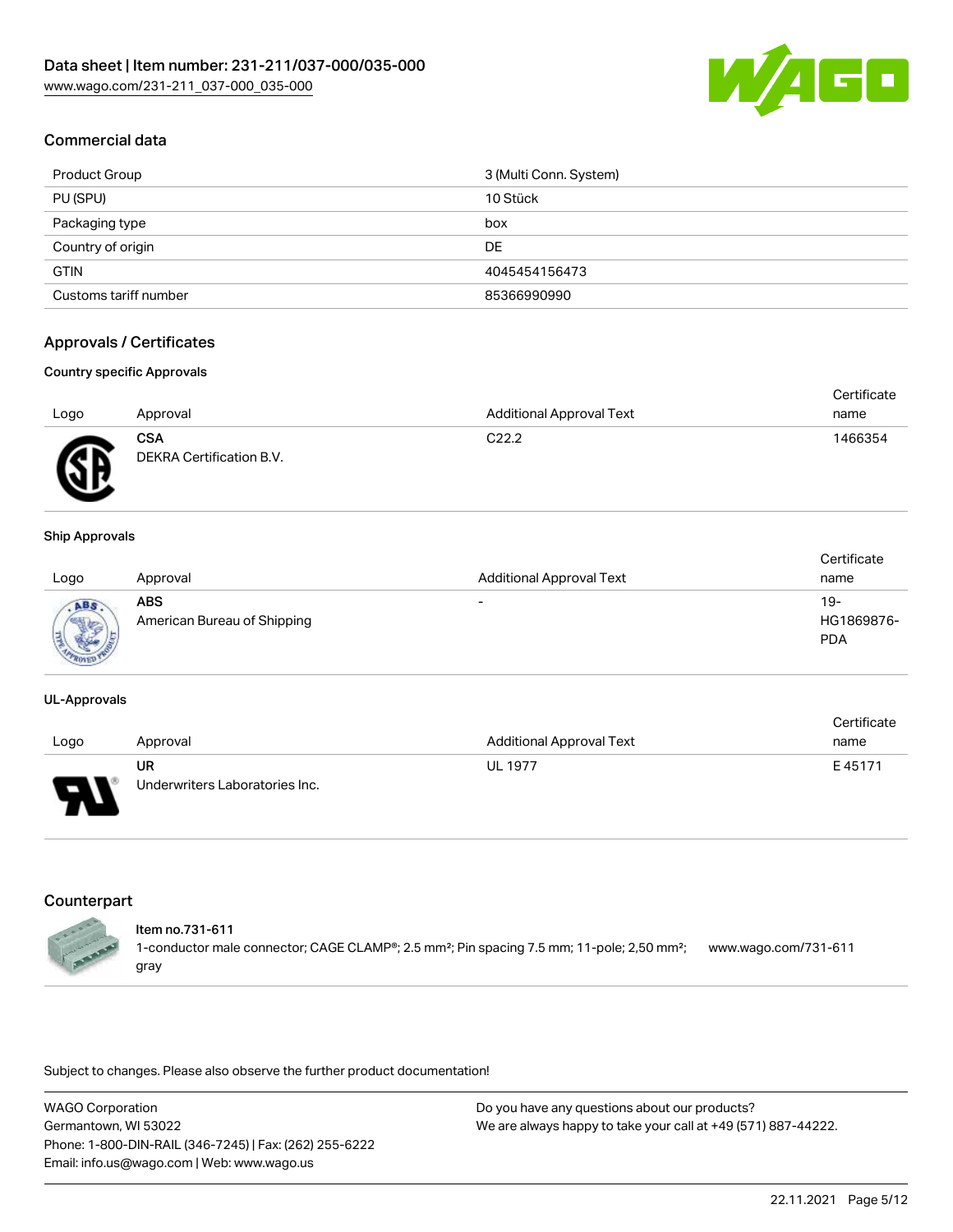# Data sheet | Item number: 231-211/037-000/035-000

[www.wago.com/231-211\\_037-000\\_035-000](http://www.wago.com/231-211_037-000_035-000)





#### Item no.231-241/001-000

Male header; 11-pole; THT; 1.0 x 1.0 mm solder pin; straight; pin spacing 7.5 mm; gray

[www.wago.com/231-241/001-](https://www.wago.com/231-241/001-000) [000](https://www.wago.com/231-241/001-000)

Insulations stops Insulation stop

Optional accessories

Item no.231-841/001-000 THT male header; 1.0 x 1.0 mm solder pin; angled; Pin spacing 7.5 mm; 11-pole; gray [www.wago.com/231-841/001-](https://www.wago.com/231-841/001-000) [000](https://www.wago.com/231-841/001-000)

Item no.: 231-673 Insulation stop; 0.08-0.2 mm<sup>2</sup> / 0.2 mm<sup>2</sup> "s"; white [www.wago.com/231-673](http://www.wago.com/231-673) www.wago.com/231-673



Item no.: 231-674 Insulation stop; 0.25 - 0.5 mm²; light gray [www.wago.com/231-674](http://www.wago.com/231-674) www.wago.com/231-674

**COLLER** FEREE

 $\tilde{\chi}$ 

# Item no.: 231-675

Insulation stop; 0.75 - 1 mm²; dark gray [www.wago.com/231-675](http://www.wago.com/231-675)<br>Insulation stop; 0.75 - 1 mm²; dark gray

Testing accessories

 Testing accessories Item no.: 210-136 nomme...<br>Test plug; 2 mm Ø; with 500 mm cable [www.wago.com/210-136](http://www.wago.com/210-136) Item no.: 231-662 Test plugs for female connectors; for 7.5 mm and 7.62 mm pin spacing; 2,50 mm²; light gray [www.wago.com/231-662](http://www.wago.com/231-662) **Cover**  Cover à Item no.: 231-668  $\sqrt{2}$ Lockout caps; for covering unused clamping units; gray [www.wago.com/231-668](http://www.wago.com/231-668) **Ferrules**  Ferrule I.

Ferrule; Sleeve for 0.5 mm² / AWG 22; uninsulated; electro-tin plated; silver-colored [www.wago.com/216-101](http://www.wago.com/216-101) Item no.: 216-104

Ferrule; Sleeve for 1.5 mm² / AWG 16; uninsulated; electro-tin plated; silver-colored [www.wago.com/216-104](http://www.wago.com/216-104)

Item no.: 216-106

Item no.: 216-101

Subject to changes. Please also observe the further product documentation!

WAGO Corporation Germantown, WI 53022 Phone: 1-800-DIN-RAIL (346-7245) | Fax: (262) 255-6222 Email: info.us@wago.com | Web: www.wago.us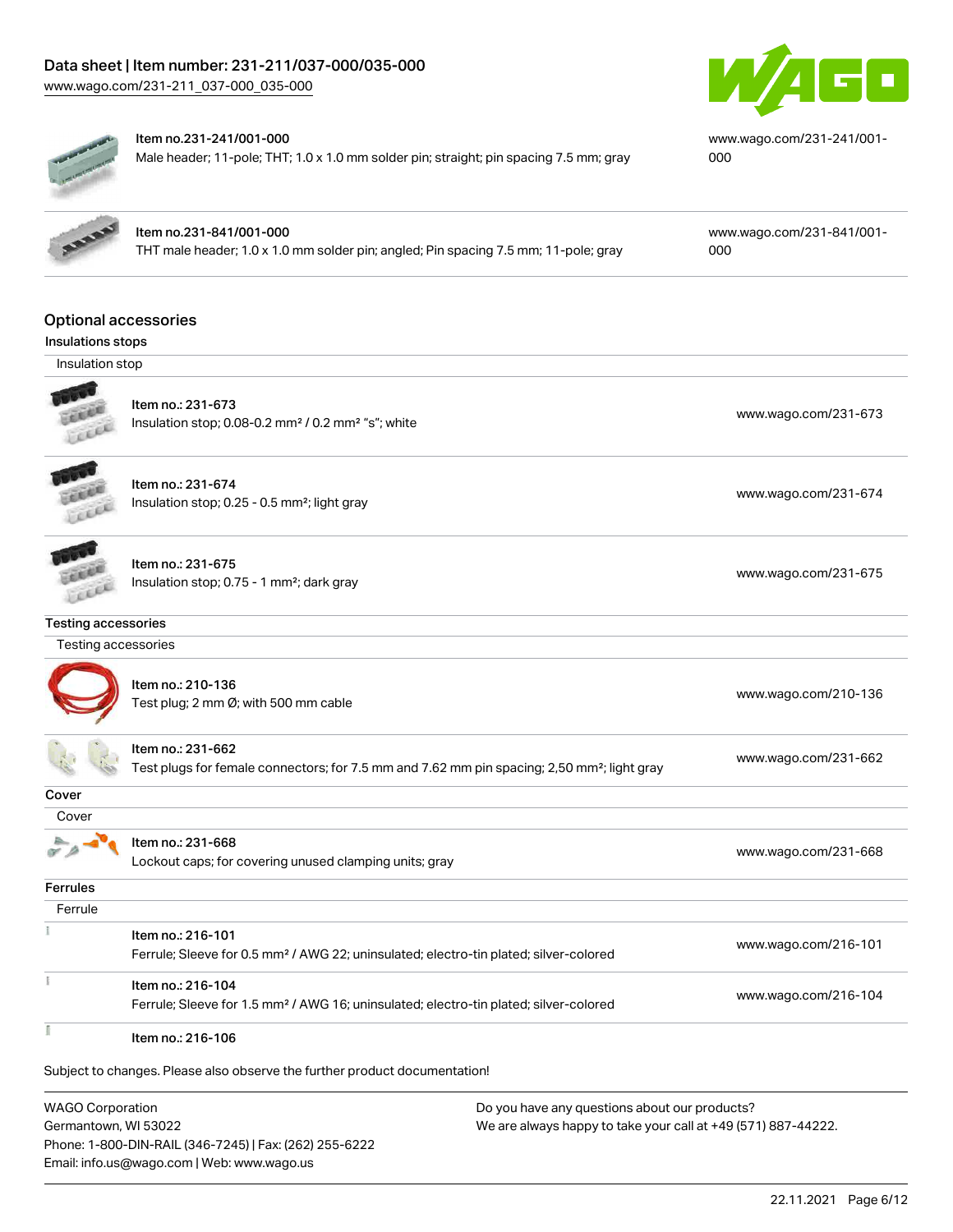### Data sheet | Item number: 231-211/037-000/035-000 [www.wago.com/231-211\\_037-000\\_035-000](http://www.wago.com/231-211_037-000_035-000)



Ferrule; Sleeve for 2.5 mm<sup>2</sup> / AWG 14; uninsulated; electro-tin plated; silver-colored [www.wago.com/216-106](http://www.wago.com/216-106)

| Item no.: 216-102<br>Ferrule; Sleeve for 0.75 mm <sup>2</sup> / AWG 20; uninsulated; electro-tin plated; silver-colored                                                                           | www.wago.com/216-102 |
|---------------------------------------------------------------------------------------------------------------------------------------------------------------------------------------------------|----------------------|
| Item no.: 216-103<br>Ferrule; Sleeve for 1 mm <sup>2</sup> / AWG 18; uninsulated; electro-tin plated                                                                                              | www.wago.com/216-103 |
| Item no.: 216-123<br>Ferrule; Sleeve for 1 mm <sup>2</sup> / AWG 18; uninsulated; electro-tin plated; silver-colored                                                                              | www.wago.com/216-123 |
| Item no.: 216-122<br>Ferrule; Sleeve for 0.75 mm <sup>2</sup> / AWG 20; uninsulated; electro-tin plated; silver-colored                                                                           | www.wago.com/216-122 |
| Item no.: 216-124<br>Ferrule; Sleeve for 1.5 mm <sup>2</sup> / AWG 16; uninsulated; electro-tin plated                                                                                            | www.wago.com/216-124 |
| Item no.: 216-142<br>Ferrule; Sleeve for 0.75 mm <sup>2</sup> / 18 AWG; uninsulated; electro-tin plated; electrolytic copper; gastight<br>crimped; acc. to DIN 46228, Part 1/08.92                | www.wago.com/216-142 |
| Item no.: 216-132<br>Ferrule; Sleeve for 0.34 mm <sup>2</sup> / AWG 24; uninsulated; electro-tin plated                                                                                           | www.wago.com/216-132 |
| Item no.: 216-121<br>Ferrule; Sleeve for 0.5 mm <sup>2</sup> / AWG 22; uninsulated; electro-tin plated; silver-colored                                                                            | www.wago.com/216-121 |
| Item no.: 216-143<br>Ferrule; Sleeve for 1 mm <sup>2</sup> / AWG 18; uninsulated; electro-tin plated; electrolytic copper; gastight<br>crimped; acc. to DIN 46228, Part 1/08.92                   | www.wago.com/216-143 |
| Item no.: 216-131<br>Ferrule; Sleeve for 0.25 mm <sup>2</sup> / AWG 24; uninsulated; electro-tin plated; silver-colored                                                                           | www.wago.com/216-131 |
| Item no.: 216-141<br>Ferrule; Sleeve for 0.5 mm <sup>2</sup> / 20 AWG; uninsulated; electro-tin plated; electrolytic copper; gastight<br>crimped; acc. to DIN 46228, Part 1/08.92                 | www.wago.com/216-141 |
| Item no.: 216-152<br>Ferrule; Sleeve for 0.34 mm <sup>2</sup> / AWG 24; uninsulated; electro-tin plated                                                                                           | www.wago.com/216-152 |
| Item no.: 216-203<br>Ferrule; Sleeve for 1 mm <sup>2</sup> / AWG 18; insulated; electro-tin plated; red                                                                                           | www.wago.com/216-203 |
| Item no.: 216-202<br>Ferrule; Sleeve for 0.75 mm <sup>2</sup> / 18 AWG; insulated; electro-tin plated; gray                                                                                       | www.wago.com/216-202 |
| Item no.: 216-151<br>Ferrule; Sleeve for 0.25 mm <sup>2</sup> / AWG 24; uninsulated; electro-tin plated                                                                                           | www.wago.com/216-151 |
| Item no.: 216-204<br>Ferrule; Sleeve for 1.5 mm <sup>2</sup> / AWG 16; insulated; electro-tin plated; black                                                                                       | www.wago.com/216-204 |
| Item no.: 216-144<br>Ferrule; Sleeve for 1.5 mm <sup>2</sup> / AWG 16; uninsulated; electro-tin plated; electrolytic copper; gastight<br>crimped; acc. to DIN 46228, Part 1/08.92; silver-colored | www.wago.com/216-144 |

WAGO Corporation Germantown, WI 53022 Phone: 1-800-DIN-RAIL (346-7245) | Fax: (262) 255-6222 Email: info.us@wago.com | Web: www.wago.us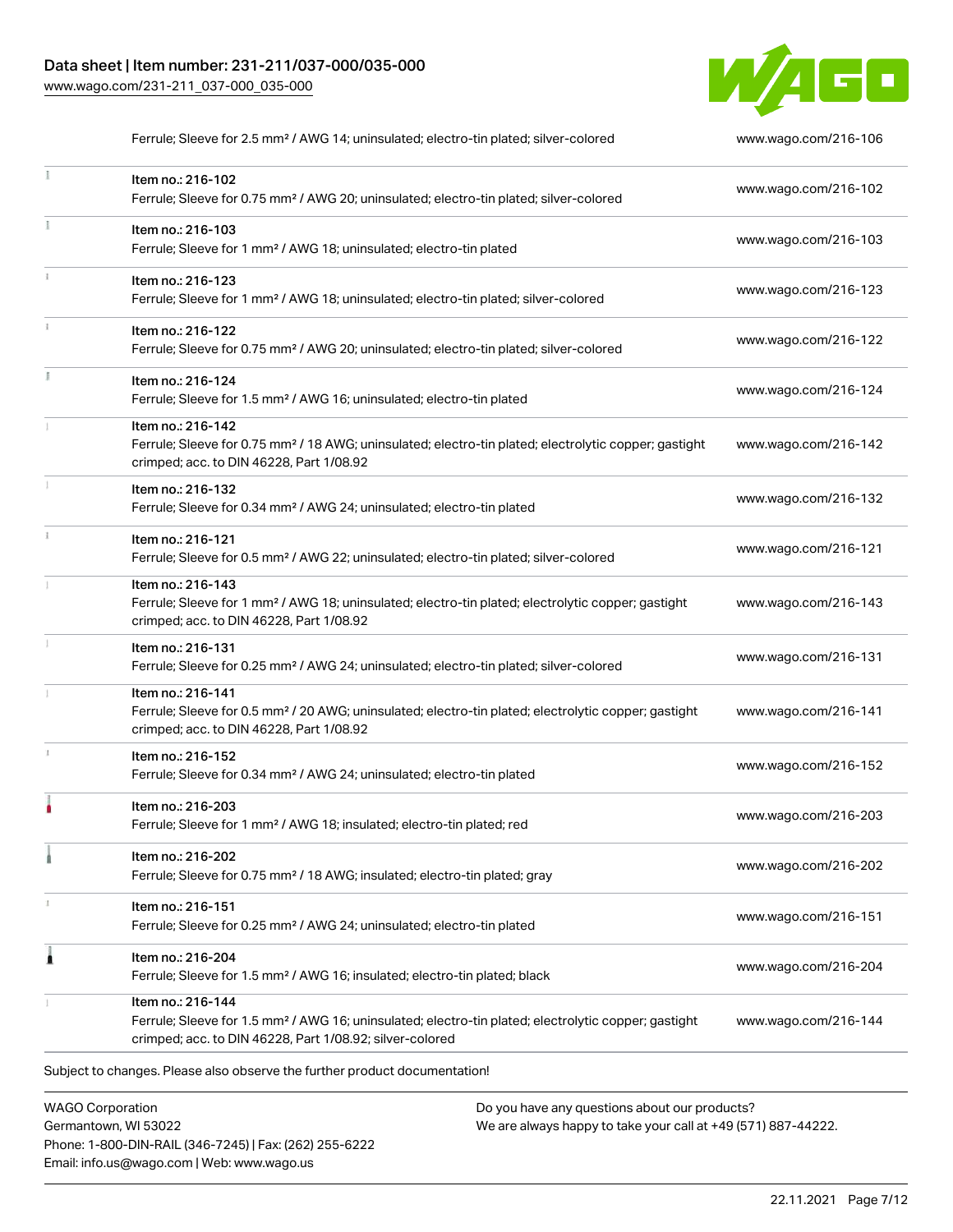### Data sheet | Item number: 231-211/037-000/035-000

[www.wago.com/231-211\\_037-000\\_035-000](http://www.wago.com/231-211_037-000_035-000)



|   | Item no.: 216-201<br>Ferrule; Sleeve for 0.5 mm <sup>2</sup> / 20 AWG; insulated; electro-tin plated; white                                                                                             | www.wago.com/216-201 |
|---|---------------------------------------------------------------------------------------------------------------------------------------------------------------------------------------------------------|----------------------|
| ٠ | Item no.: 216-223<br>Ferrule; Sleeve for 1 mm <sup>2</sup> / AWG 18; insulated; electro-tin plated; red                                                                                                 | www.wago.com/216-223 |
|   | Item no.: 216-241<br>Ferrule; Sleeve for 0.5 mm <sup>2</sup> / 20 AWG; insulated; electro-tin plated; electrolytic copper; gastight<br>crimped; acc. to DIN 46228, Part 4/09.90; white                  | www.wago.com/216-241 |
|   | Item no.: 216-242<br>Ferrule; Sleeve for 0.75 mm <sup>2</sup> / 18 AWG; insulated; electro-tin plated; electrolytic copper; gastight<br>crimped; acc. to DIN 46228, Part 4/09.90; gray                  | www.wago.com/216-242 |
|   | Item no.: 216-222<br>Ferrule; Sleeve for 0.75 mm <sup>2</sup> / 18 AWG; insulated; electro-tin plated; gray                                                                                             | www.wago.com/216-222 |
|   | Item no.: 216-221<br>Ferrule; Sleeve for 0.5 mm <sup>2</sup> / 20 AWG; insulated; electro-tin plated; white                                                                                             | www.wago.com/216-221 |
|   | Item no.: 216-224<br>Ferrule; Sleeve for 1.5 mm <sup>2</sup> / AWG 16; insulated; electro-tin plated; black                                                                                             | www.wago.com/216-224 |
|   | Item no.: 216-243<br>Ferrule; Sleeve for 1 mm <sup>2</sup> / AWG 18; insulated; electro-tin plated; electrolytic copper; gastight crimped; www.wago.com/216-243<br>acc. to DIN 46228, Part 4/09.90; red |                      |
| Â | Item no.: 216-244<br>Ferrule; Sleeve for 1.5 mm <sup>2</sup> / AWG 16; insulated; electro-tin plated; electrolytic copper; gastight<br>crimped; acc. to DIN 46228, Part 4/09.90; black                  | www.wago.com/216-244 |
|   | Item no.: 216-263<br>Ferrule; Sleeve for 1 mm <sup>2</sup> / AWG 18; insulated; electro-tin plated; electrolytic copper; gastight crimped; www.wago.com/216-263<br>acc. to DIN 46228, Part 4/09.90; red |                      |
| 1 | Item no.: 216-264<br>Ferrule; Sleeve for 1.5 mm <sup>2</sup> / AWG 16; insulated; electro-tin plated; electrolytic copper; gastight<br>crimped; acc. to DIN 46228, Part 4/09.90; black                  | www.wago.com/216-264 |
| 1 | Item no.: 216-284<br>Ferrule; Sleeve for 1.5 mm <sup>2</sup> / AWG 16; insulated; electro-tin plated; electrolytic copper; gastight<br>crimped; acc. to DIN 46228, Part 4/09.90; black                  | www.wago.com/216-284 |
|   | Item no.: 216-262<br>Ferrule; Sleeve for 0.75 mm <sup>2</sup> / 18 AWG; insulated; electro-tin plated; electrolytic copper; gastight<br>crimped; acc. to DIN 46228, Part 4/09.90; gray                  | www.wago.com/216-262 |
|   | Item no.: 216-301<br>Ferrule; Sleeve for 0.25 mm <sup>2</sup> / AWG 24; insulated; electro-tin plated; yellow                                                                                           | www.wago.com/216-301 |
|   | Item no.: 216-321<br>Ferrule; Sleeve for 0.25 mm <sup>2</sup> / AWG 24; insulated; electro-tin plated; yellow                                                                                           | www.wago.com/216-321 |
|   | Item no.: 216-322<br>Ferrule; Sleeve for 0.34 mm <sup>2</sup> / 22 AWG; insulated; electro-tin plated; green                                                                                            | www.wago.com/216-322 |
|   | Item no.: 216-302<br>Ferrule; Sleeve for 0.34 mm <sup>2</sup> / 22 AWG; insulated; electro-tin plated; light turquoise                                                                                  | www.wago.com/216-302 |
|   | Dlosse also abossus the further product desumentation                                                                                                                                                   |                      |

Subject to changes. Please also observe the further product documentation! Tools

WAGO Corporation Germantown, WI 53022 Phone: 1-800-DIN-RAIL (346-7245) | Fax: (262) 255-6222 Email: info.us@wago.com | Web: www.wago.us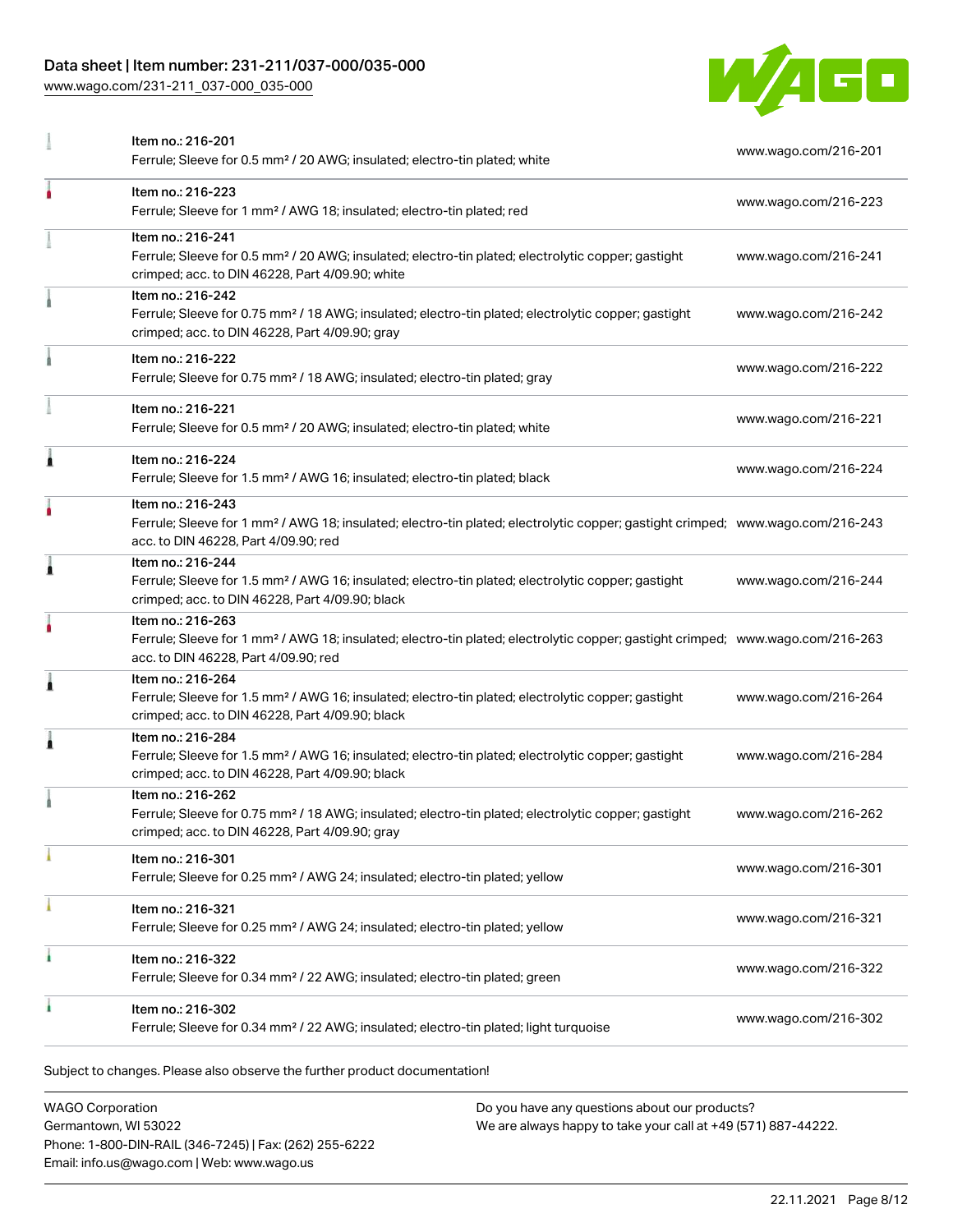## Data sheet | Item number: 231-211/037-000/035-000

[www.wago.com/231-211\\_037-000\\_035-000](http://www.wago.com/231-211_037-000_035-000)



| Tools               |                                                                                                                                                                                                |                                  |
|---------------------|------------------------------------------------------------------------------------------------------------------------------------------------------------------------------------------------|----------------------------------|
| Operating tool      |                                                                                                                                                                                                |                                  |
|                     | Item no.: 209-130<br>Operating tool; suitable for 264, 280 and 281 Series; 1-way; of insulating material; white                                                                                | www.wago.com/209-130             |
|                     | Item no.: 210-657<br>Operating tool; Blade: 3.5 x 0.5 mm; with a partially insulated shaft; short; multicoloured                                                                               | www.wago.com/210-657             |
|                     | Item no.: 210-720<br>Operating tool; Blade: 3.5 x 0.5 mm; with a partially insulated shaft; multicoloured                                                                                      | www.wago.com/210-720             |
|                     | Item no.: 231-131<br>Operating tool; made of insulating material; 1-way; loose; white                                                                                                          | www.wago.com/231-131             |
|                     | Item no.: 231-291<br>Operating tool; made of insulating material; 1-way; loose; red                                                                                                            | www.wago.com/231-291             |
|                     | Item no.: 280-432<br>Operating tool; made of insulating material; 2-way; white                                                                                                                 | www.wago.com/280-432             |
|                     | Item no.: 280-434<br>Operating tool; made of insulating material; 4-way                                                                                                                        | www.wago.com/280-434             |
|                     | Item no.: 280-437<br>Operating tool; made of insulating material; 7-way                                                                                                                        | www.wago.com/280-437             |
|                     | Item no.: 280-440<br>Operating tool; made of insulating material; 10-way                                                                                                                       | www.wago.com/280-440             |
|                     | Item no.: 280-435<br>Operating tool; made of insulating material; 5-way; gray                                                                                                                  | www.wago.com/280-435             |
|                     | Item no.: 280-436<br>Operating tool; made of insulating material; 6-way                                                                                                                        | www.wago.com/280-436             |
|                     | Item no.: 280-438<br>Operating tool; made of insulating material; 8-way                                                                                                                        | www.wago.com/280-438             |
|                     | Item no.: 280-433<br>Operating tool; made of insulating material; 3-way                                                                                                                        | www.wago.com/280-433             |
| Marking accessories |                                                                                                                                                                                                |                                  |
| Marking strip       |                                                                                                                                                                                                |                                  |
|                     | Item no.: 210-331/750-202<br>Marking strips; as a DIN A4 sheet; MARKED; 1-16 (100x); Height of marker strip: 2.3 mm/0.091 in; Strip<br>length 182 mm; Horizontal marking; Self-adhesive; white | www.wago.com/210-331<br>/750-202 |
|                     | Item no.: 210-332/750-020<br>Marking strips; as a DIN A4 sheet; MARKED; 1-20 (80x); Height of marker strip: 3 mm; Strip length 182                                                             |                                  |

WAGO Corporation Germantown, WI 53022 Phone: 1-800-DIN-RAIL (346-7245) | Fax: (262) 255-6222 Email: info.us@wago.com | Web: www.wago.us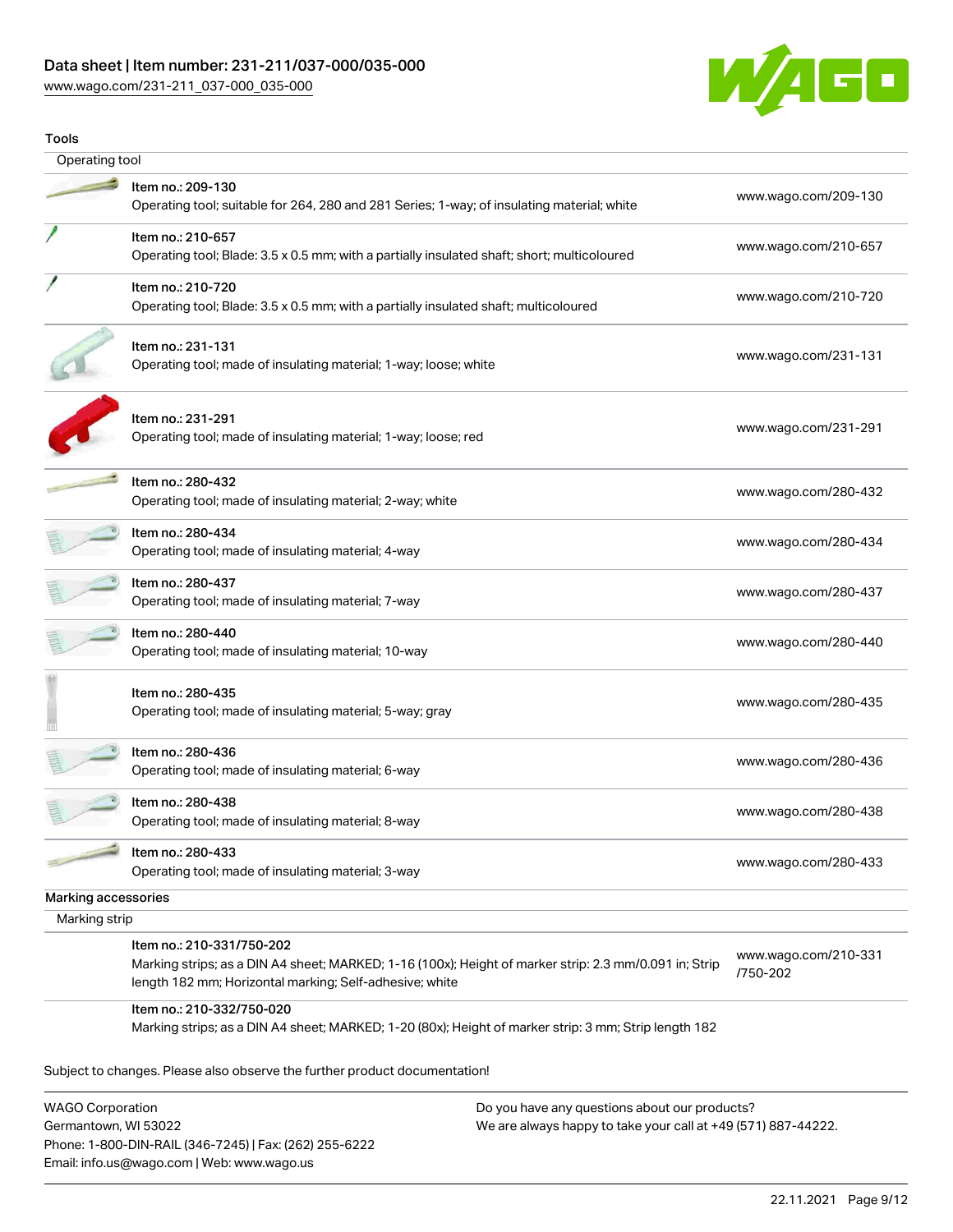

mm; Horizontal marking; Self-adhesive; white

[www.wago.com/210-332](http://www.wago.com/210-332/750-020) [/750-020](http://www.wago.com/210-332/750-020)

| Downloads                     |            |               |          |
|-------------------------------|------------|---------------|----------|
| Documentation                 |            |               |          |
| <b>Additional Information</b> |            |               |          |
| Technical explanations        | 2019 Apr 3 | pdf<br>2.0 MB | Download |

#### Installation Notes



Inserting a conductor via 3.5 mm screwdriver – CAGE CLAMP® actuation parallel to conductor entry.



Inserting a conductor via 3.5 mm screwdriver – CAGE CLAMP® actuation perpendicular to conductor entry.



Inserting a conductor into CAGE CLAMP® unit via operating lever (231-291).



Inserting a conductor via operating tool.

Subject to changes. Please also observe the further product documentation!

WAGO Corporation Germantown, WI 53022 Phone: 1-800-DIN-RAIL (346-7245) | Fax: (262) 255-6222 Email: info.us@wago.com | Web: www.wago.us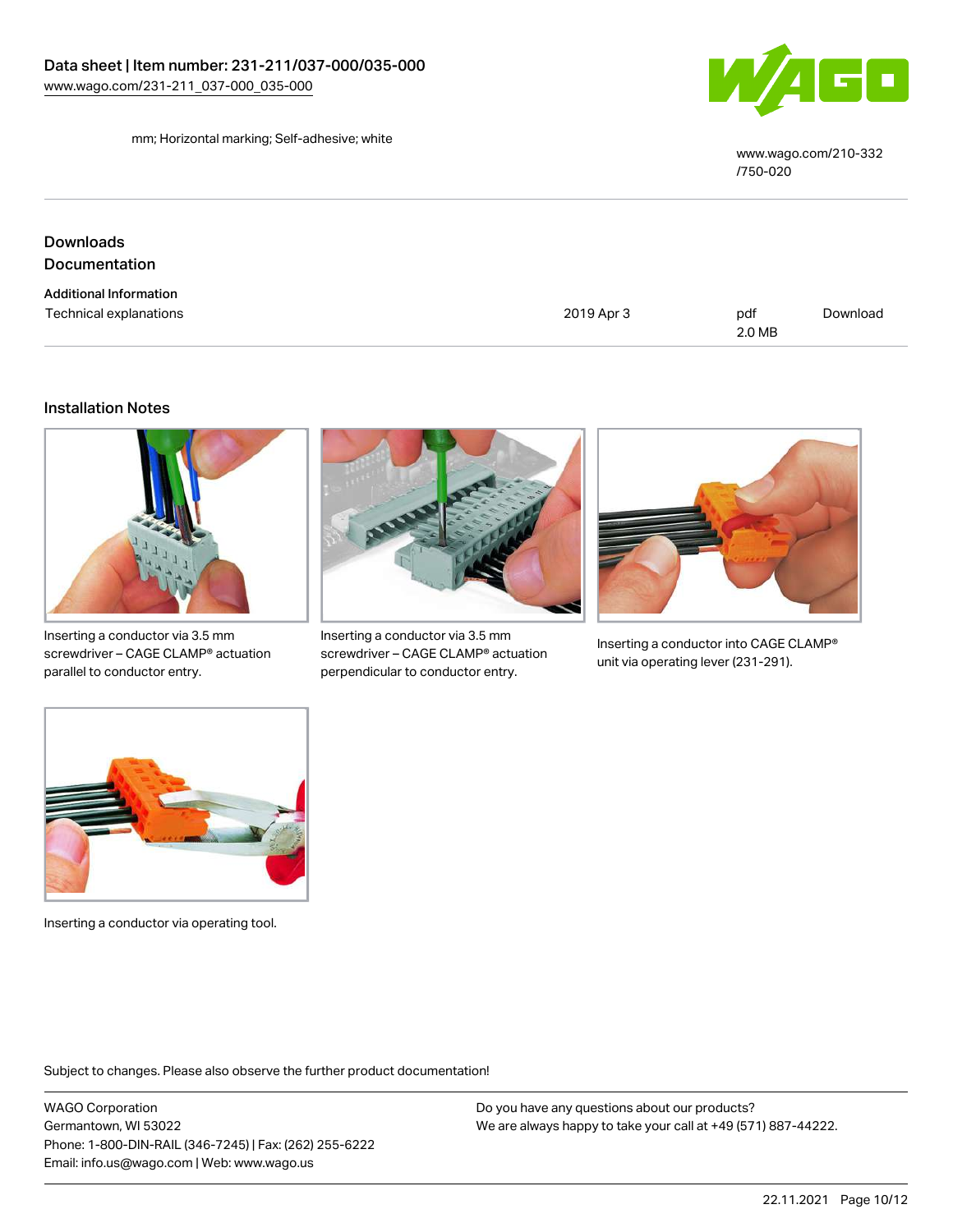



Coding a female connector by removing coding finger(s).



Testing – female connector with CAGE CLAMP®

Integrated test ports for testing perpendicular to conductor entry via 2 or 2.3 mm Ø test plug

#### Installation



Male connector with strain relief plate



Strain relief housing shown with a male connector equipped with CAGE CLAMP®

Subject to changes. Please also observe the further product documentation!

WAGO Corporation Germantown, WI 53022 Phone: 1-800-DIN-RAIL (346-7245) | Fax: (262) 255-6222 Email: info.us@wago.com | Web: www.wago.us